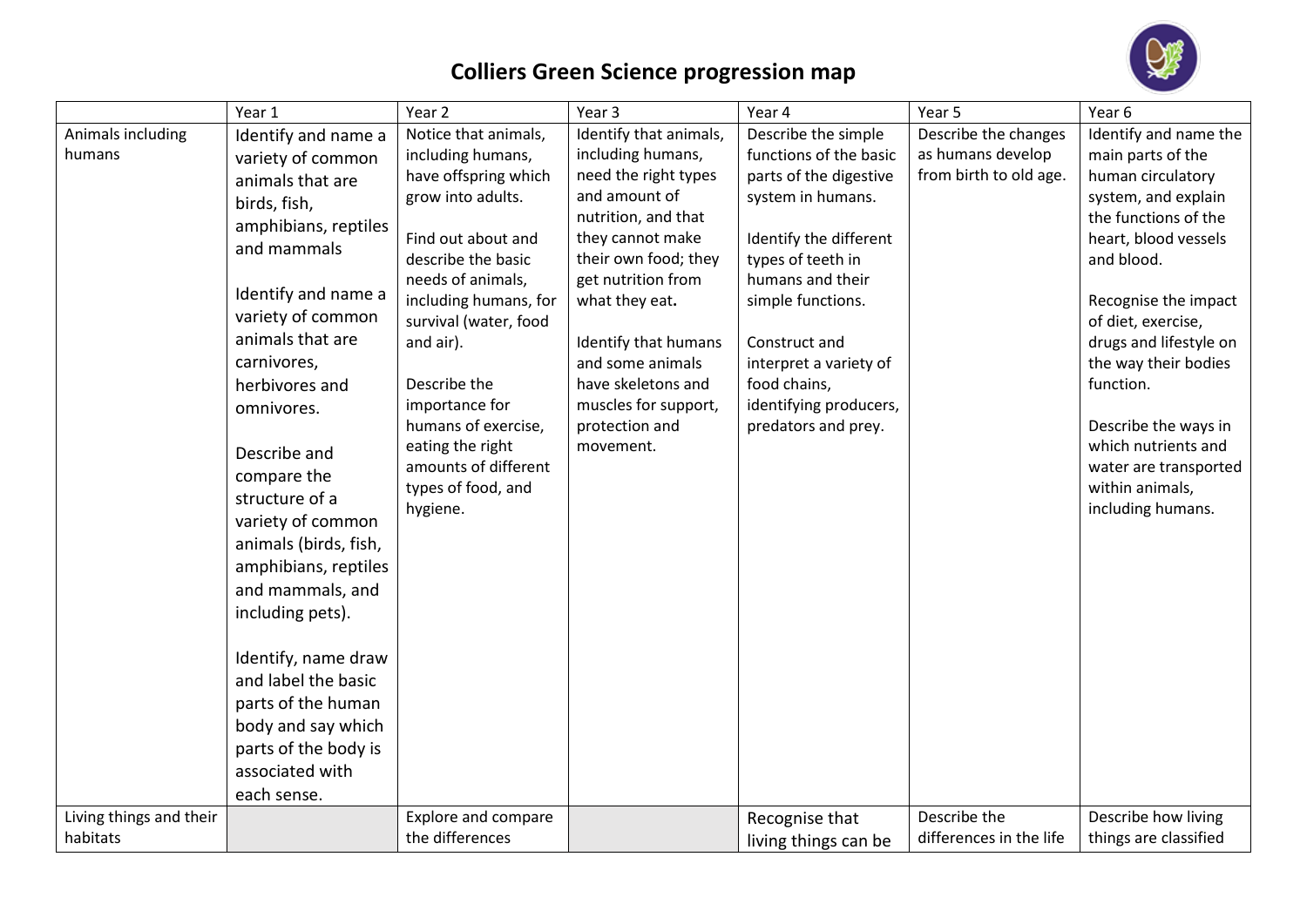|                                      |                                                                                | between things that<br>are living, dead, and<br>things that have<br>never been alive.<br>Identify that most<br>living things live in<br>habitats to which<br>they are suited and<br>describe how<br>different habitats<br>provide for the basic<br>needs of different<br>kinds of animals and<br>plants, and how they<br>depend on each<br>other.<br>Identify and name a<br>variety of plants and<br>animals in their<br>habitats, including<br>micro-habitats.<br>Describe how animals<br>obtain their food<br>from plants and other<br>animals, using the<br>idea of a simple food<br>chain, and identify<br>and name different<br>sources of food. |                                                                                                      | grouped in a variety<br>of ways.<br>Explore and use<br>classification keys<br>to help group,<br>identify and name a<br>variety of living<br>things in their local<br>and wider<br>environment.<br>Recognise that<br>environments can<br>change and that this<br>can sometimes pose<br>dangers to living<br>things | cycles of a mammal,<br>an amphibian, an<br>insect and a bird.<br>Describe the life<br>process of<br>reproduction in some<br>plants and animals. | into broad groups<br>according to common<br>observable<br>characteristics and<br>based on similarities<br>and differences,<br>including micro-<br>organisms, plants and<br>animals.<br>Give reasons for<br>classifying plants and<br>animals based on<br>specific<br>characteristics. |
|--------------------------------------|--------------------------------------------------------------------------------|-------------------------------------------------------------------------------------------------------------------------------------------------------------------------------------------------------------------------------------------------------------------------------------------------------------------------------------------------------------------------------------------------------------------------------------------------------------------------------------------------------------------------------------------------------------------------------------------------------------------------------------------------------|------------------------------------------------------------------------------------------------------|-------------------------------------------------------------------------------------------------------------------------------------------------------------------------------------------------------------------------------------------------------------------------------------------------------------------|-------------------------------------------------------------------------------------------------------------------------------------------------|---------------------------------------------------------------------------------------------------------------------------------------------------------------------------------------------------------------------------------------------------------------------------------------|
| Properties and<br>changing materials | Distinguish between<br>an object and the<br>material from which<br>it is made. | Identify and<br>compare the<br>suitability of a<br>variety of everyday<br>materials, including<br>wood, metal,                                                                                                                                                                                                                                                                                                                                                                                                                                                                                                                                        | Compare and group<br>together different<br>kinds of rocks on<br>the basis of their<br>appearance and | Compare and group<br>materials together,<br>according to whether<br>they are solids,<br>liquids or gases.                                                                                                                                                                                                         | Compare and group<br>together everyday<br>materials on the basis<br>of their properties,<br>including their<br>hardness, solubility,            |                                                                                                                                                                                                                                                                                       |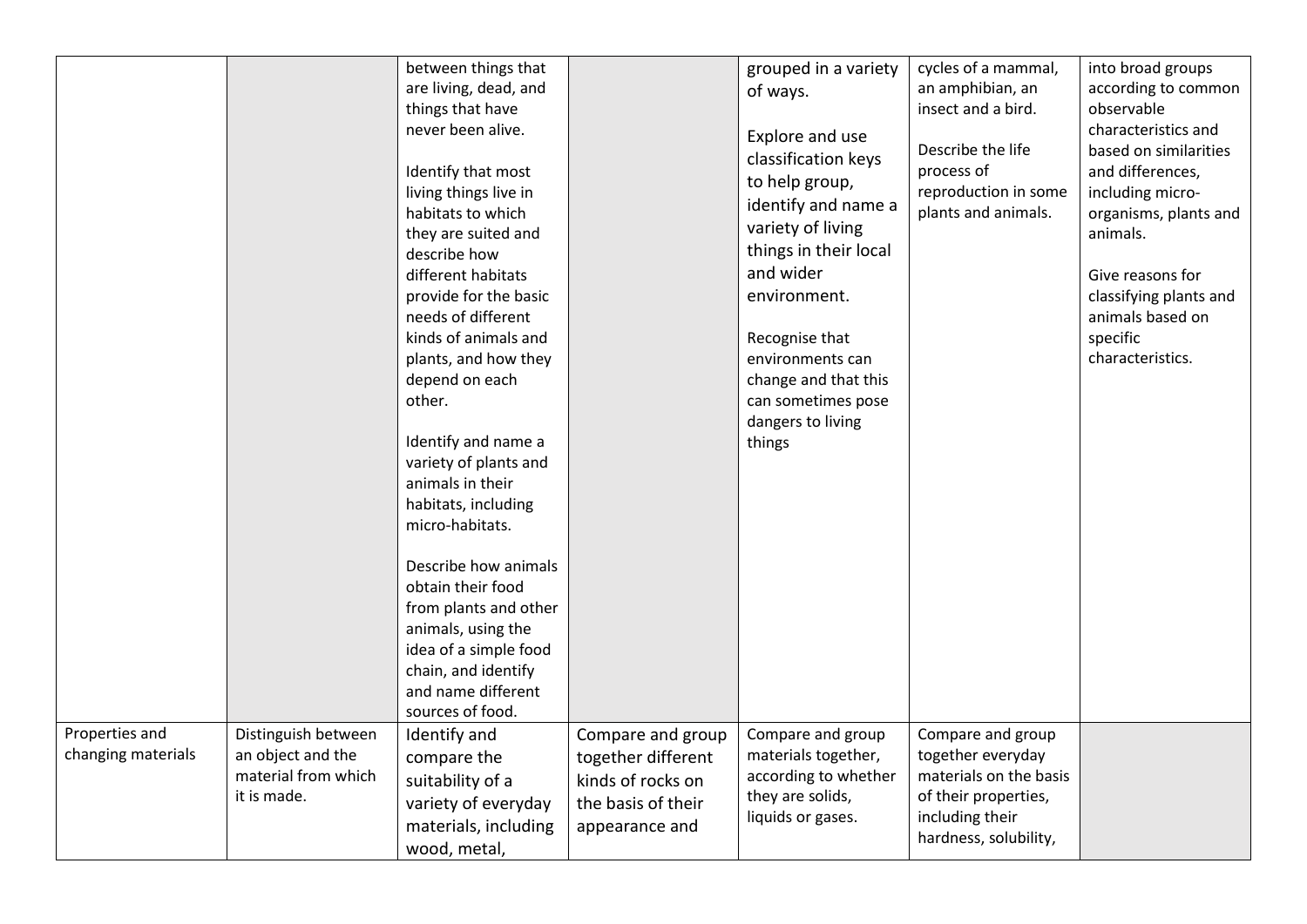| variety of everyday<br>materials, including<br>wood, plastic, glass,<br>water and rock.<br>Describe the simple<br>physical properties of<br>a variety of everyday<br>materials.<br>Compare and group<br>together a variety of<br>everyday materials on<br>the basis of their<br>physical properties. | rock, paper and<br>cardboard for<br>particular uses.<br>Find out how the<br>shapes of solid<br>objects made from<br>some materials can<br>be changed by<br>squashing, bending,<br>twisting and<br>stretching. | properties.<br>Describe in simple<br>terms how fossils<br>are formed when<br>things that have<br>lived are trapped<br>within rock.<br>Recognise that soils<br>are made from<br>rocks and organic<br>matter. | materials change<br>state when they are<br>heated or cooled, and<br>measure or research<br>the temperature at<br>which this happens in<br>degrees Celsius (°C).<br>Identify the part<br>played by<br>evaporation and<br>condensation in the<br>water cycle and<br>associate the rate of<br>evaporation with<br>temperature. | conductivity<br>(electrical and<br>thermal), and<br>response to magnets.<br>Understand that<br>some materials will<br>dissolve in liquid to<br>form a solution, and<br>describe how to<br>recover a substance<br>from a solution.<br>Use knowledge of<br>solids, liquids and<br>gases to decide how<br>mixtures might be<br>separated, including<br>through filtering,<br>sieving and<br>evaporating.<br>Give reasons, based<br>on evidence from<br>comparative and fair |  |
|------------------------------------------------------------------------------------------------------------------------------------------------------------------------------------------------------------------------------------------------------------------------------------------------------|---------------------------------------------------------------------------------------------------------------------------------------------------------------------------------------------------------------|-------------------------------------------------------------------------------------------------------------------------------------------------------------------------------------------------------------|-----------------------------------------------------------------------------------------------------------------------------------------------------------------------------------------------------------------------------------------------------------------------------------------------------------------------------|--------------------------------------------------------------------------------------------------------------------------------------------------------------------------------------------------------------------------------------------------------------------------------------------------------------------------------------------------------------------------------------------------------------------------------------------------------------------------|--|
|------------------------------------------------------------------------------------------------------------------------------------------------------------------------------------------------------------------------------------------------------------------------------------------------------|---------------------------------------------------------------------------------------------------------------------------------------------------------------------------------------------------------------|-------------------------------------------------------------------------------------------------------------------------------------------------------------------------------------------------------------|-----------------------------------------------------------------------------------------------------------------------------------------------------------------------------------------------------------------------------------------------------------------------------------------------------------------------------|--------------------------------------------------------------------------------------------------------------------------------------------------------------------------------------------------------------------------------------------------------------------------------------------------------------------------------------------------------------------------------------------------------------------------------------------------------------------------|--|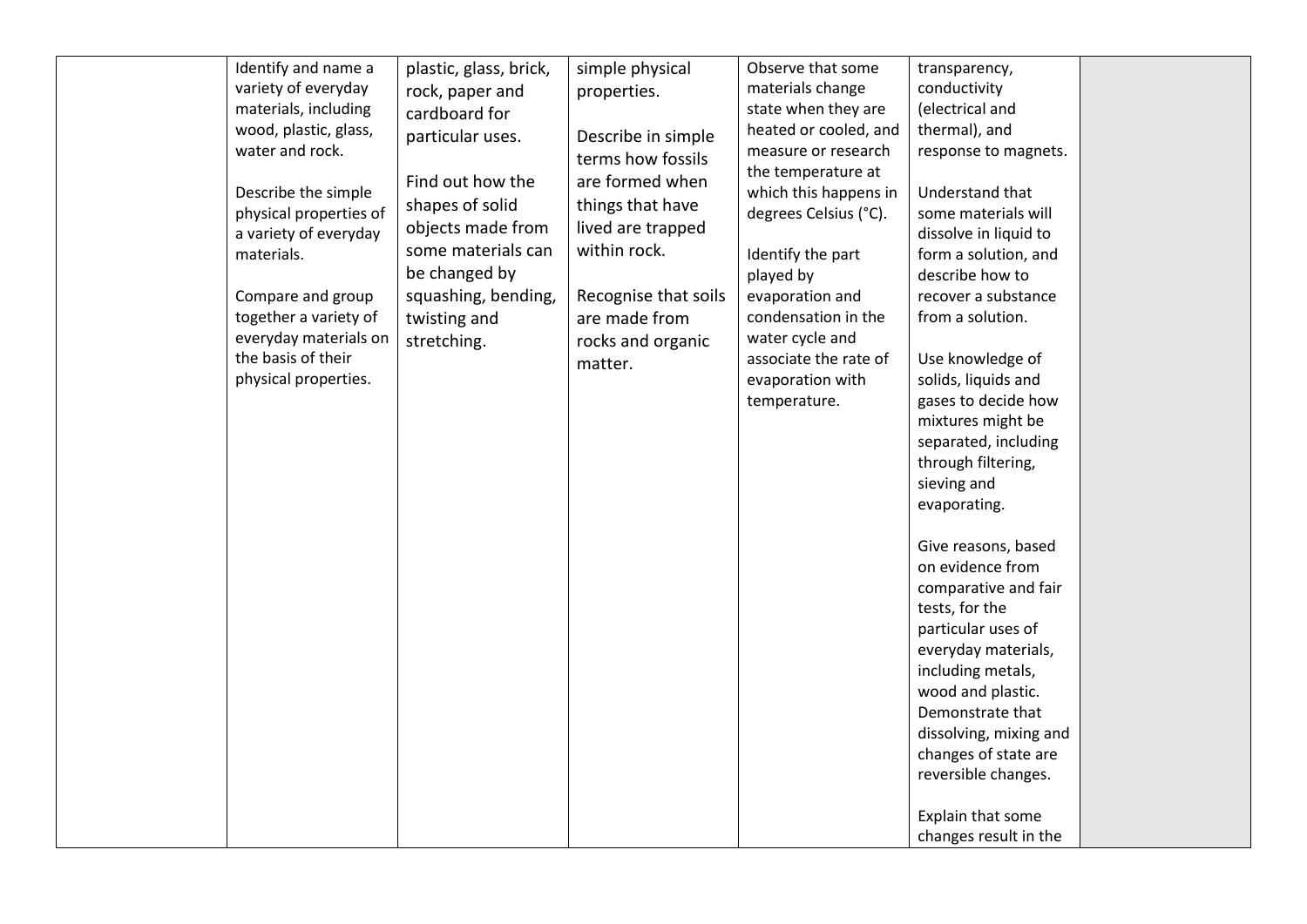|        |                                                                                                                                                                                                                                                                                                                |                                                                                                                                                                                                      |                                                                                                                                                                                                                                                                                                                                                                                                                                                                                | formation of new<br>materials, and that<br>this kind of change is<br>not usually reversible,<br>including changes<br>associated with<br>burning and the<br>action of acid on<br>bicarbonate of soda. |  |
|--------|----------------------------------------------------------------------------------------------------------------------------------------------------------------------------------------------------------------------------------------------------------------------------------------------------------------|------------------------------------------------------------------------------------------------------------------------------------------------------------------------------------------------------|--------------------------------------------------------------------------------------------------------------------------------------------------------------------------------------------------------------------------------------------------------------------------------------------------------------------------------------------------------------------------------------------------------------------------------------------------------------------------------|------------------------------------------------------------------------------------------------------------------------------------------------------------------------------------------------------|--|
| Plants | Identify and name a<br>variety of common<br>plants, including<br>garden plants, wild<br>plants and trees,<br>and those classified<br>as deciduous and<br>evergreen.<br>Identify and describe<br>the basic structure of<br>a variety of common<br>plants including roots,<br>stem/trunk, leaves<br>and flowers. | Observe and<br>describe how seeds<br>and bulbs grow into<br>mature plants.<br>Find out and describe<br>how plants need<br>water, light and a<br>suitable temperature<br>to grow and stay<br>healthy. | Identify and<br>describe the<br>functions of<br>different parts of<br>plants; roots, stem,<br>leaves and flowers.<br>Explore the<br>requirements of<br>plants for life and<br>growth (air, light,<br>water, nutrients<br>from soil and room<br>to grow) and how<br>they vary from<br>plant to plant.<br>Investigate the<br>ways in which<br>water is<br>transported within<br>plants.<br>Explore the role of<br>flowers in the life<br>cycle of flowering<br>plants, including |                                                                                                                                                                                                      |  |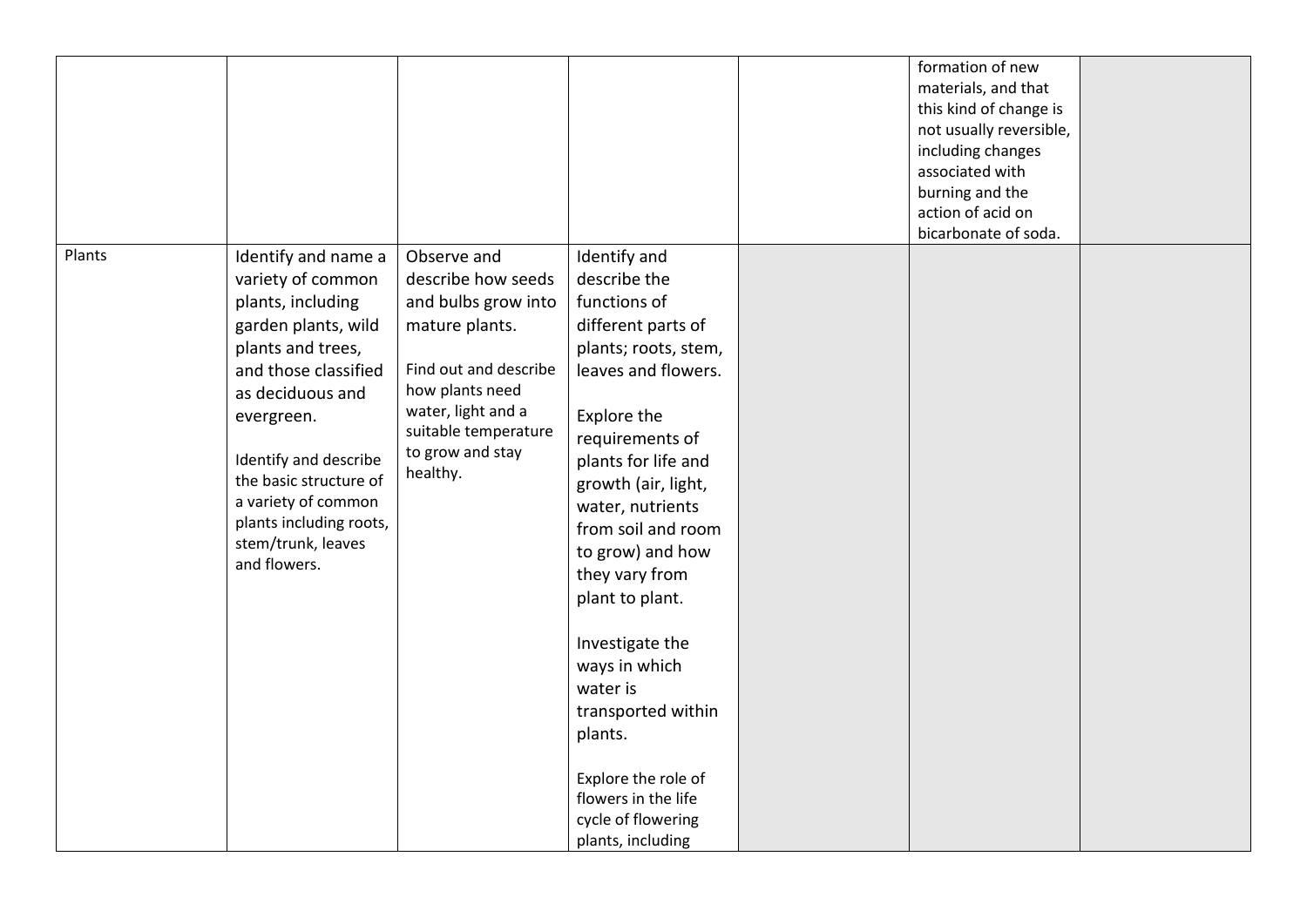|             | pollination, seed<br>formation and seed<br>dispersal                                                                                                                                                           |                                                                                                                              |                                                                                                                                                                                                                                                     |
|-------------|----------------------------------------------------------------------------------------------------------------------------------------------------------------------------------------------------------------|------------------------------------------------------------------------------------------------------------------------------|-----------------------------------------------------------------------------------------------------------------------------------------------------------------------------------------------------------------------------------------------------|
| Light       | Recognise that they<br>need light in order<br>to see things and<br>that dark is the<br>absence of light.<br>Notice that light is<br>reflected from<br>surfaces.<br>Recognise that light<br>from the sun can be |                                                                                                                              | Recognise that light<br>appears to travel in<br>straight lines.<br>Use the idea that light<br>travels in straight<br>lines to explain that<br>objects are seen<br>because they give out<br>or reflect light into<br>the eye.<br>Explain that we see |
|             | dangerous and that<br>there are ways to<br>protect their eyes.<br>Recognise that<br>shadows are<br>formed when the<br>light from a light                                                                       |                                                                                                                              | things because light<br>travels from light<br>sources to our eyes or<br>from light sources to<br>objects and then to<br>our eyes.<br>Use the idea that light<br>travels in straight                                                                 |
|             | source is blocked by<br>a solid object.<br>Find patterns in the<br>way that the sizes<br>of shadows change.                                                                                                    |                                                                                                                              | lines to explain why<br>shadows have the<br>same shape as the<br>objects that cast<br>them.                                                                                                                                                         |
| Electricity |                                                                                                                                                                                                                | Identify common<br>appliances that run<br>on electricity.<br>Construct a simple<br>series electrical<br>circuit, identifying | Associate the<br>brightness of a lamp<br>or the volume of a<br>buzzer with the<br>number and voltage<br>of cells used in the<br>circuit.                                                                                                            |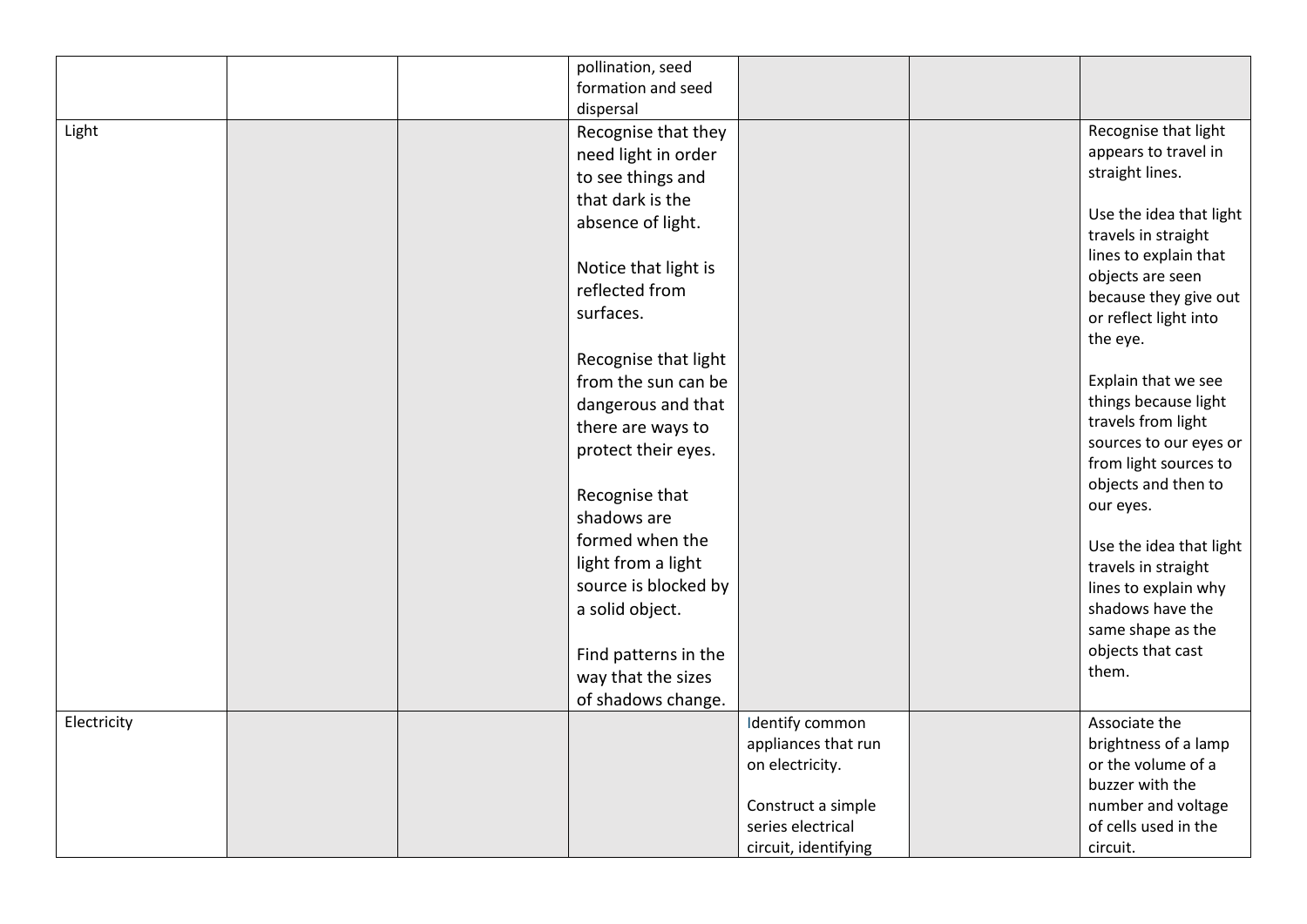|        |  |                     | and naming its basic     |                         | Compare and give       |
|--------|--|---------------------|--------------------------|-------------------------|------------------------|
|        |  |                     | parts, including cells,  |                         | reasons for variations |
|        |  |                     | wires, bulbs, switches   |                         | in how components      |
|        |  |                     | and buzzers.             |                         |                        |
|        |  |                     |                          |                         | function, including    |
|        |  |                     |                          |                         | the brightness of      |
|        |  |                     | Identify whether or      |                         | bulbs, the loudness of |
|        |  |                     | not a lamp will light in |                         | buzzers and the        |
|        |  |                     | a simple series circuit, |                         | on/off position of     |
|        |  |                     | based on whether or      |                         | switches.              |
|        |  |                     | not the lamp is part     |                         |                        |
|        |  |                     | of a complete loop       |                         | Use recognised         |
|        |  |                     | with a battery.          |                         | symbols when           |
|        |  |                     |                          |                         | representing a simple  |
|        |  |                     | Recognise that a         |                         | circuit in a diagram.  |
|        |  |                     | switch opens and         |                         |                        |
|        |  |                     | closes a circuit and     |                         |                        |
|        |  |                     | associate this with      |                         |                        |
|        |  |                     | whether or not a         |                         |                        |
|        |  |                     | lamp lights in a         |                         |                        |
|        |  |                     | simple series circuit.   |                         |                        |
|        |  |                     |                          |                         |                        |
|        |  |                     | Recognise some           |                         |                        |
|        |  |                     | common conductors        |                         |                        |
|        |  |                     | and insulators, and      |                         |                        |
|        |  |                     | associate metals with    |                         |                        |
|        |  |                     | being good               |                         |                        |
|        |  |                     | conductors.              |                         |                        |
| Forces |  | Compare how         |                          | Explain that            |                        |
|        |  | things move on      |                          | unsupported objects     |                        |
|        |  |                     |                          | fall towards the Earth  |                        |
|        |  | different surfaces. |                          | because of the force    |                        |
|        |  |                     |                          | of gravity acting       |                        |
|        |  | Notice that some    |                          | between the Earth       |                        |
|        |  | forces need contact |                          | and the falling object. |                        |
|        |  | between two         |                          |                         |                        |
|        |  | objects, but        |                          | Identify the effects of |                        |
|        |  | magnetic forces can |                          | air resistance, water   |                        |
|        |  | act at a distance.  |                          |                         |                        |
|        |  |                     |                          | resistance and          |                        |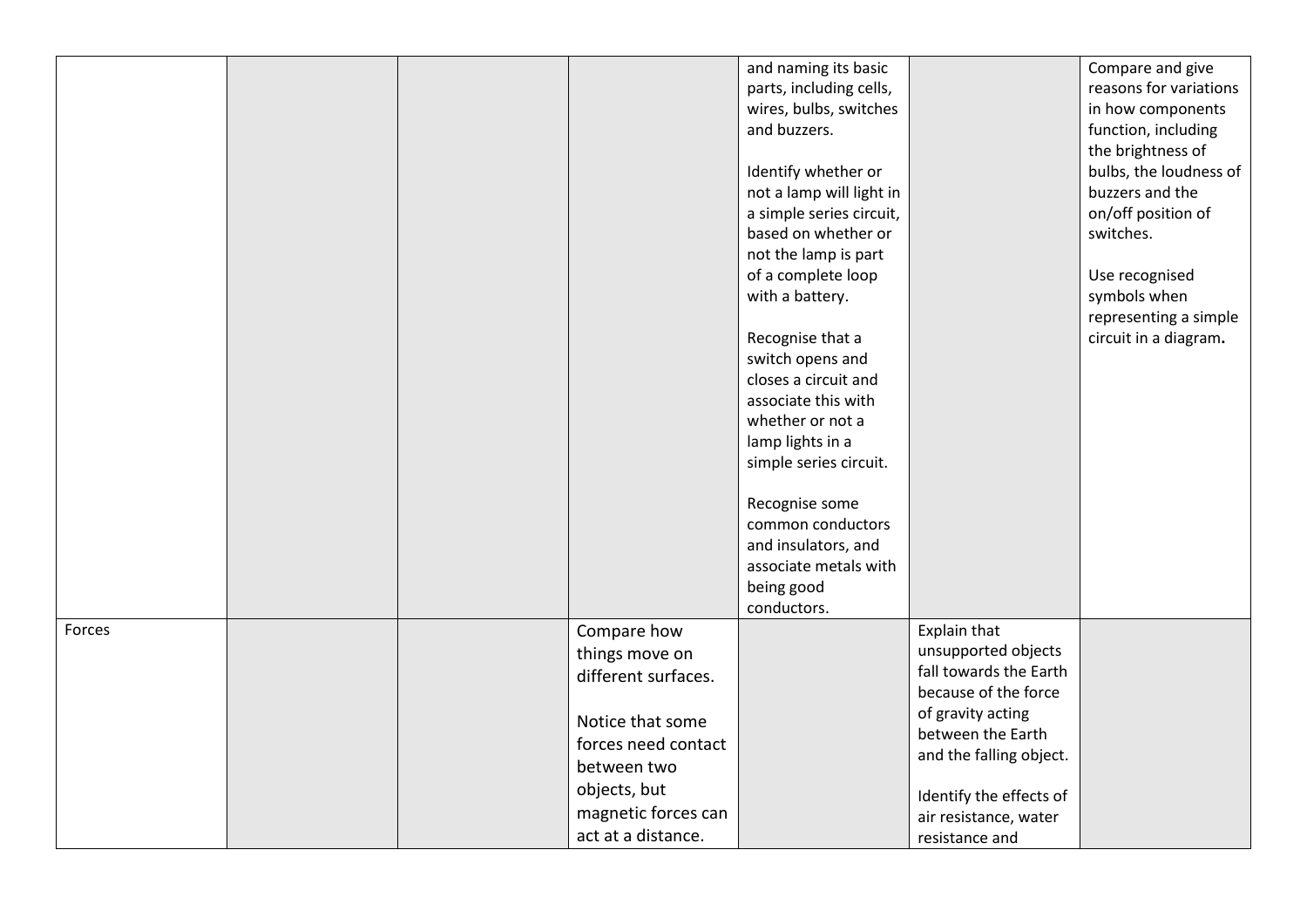|       |                                                                                                                                                      |                                                                                                                                                             | Observe how<br>magnets attract or<br>repel each other<br>and attract some<br>materials and not<br>others.<br>Compare and group<br>together a variety<br>of everyday<br>materials on the<br>basis of whether<br>they are attracted<br>to a magnet, and<br>identify some<br>magnetic materials.<br>Describe magnets<br>as having two poles.<br>Predict whether<br>two magnets will<br>attract or repel<br>each other,<br>depending on which<br>poles are facing. |                                                                                                                                                                           | friction, that act<br>between moving<br>surfaces.<br>Recognise that some<br>mechanisms,<br>including levers,<br>pulleys and gears,<br>allow a smaller force<br>to have a greater<br>effect. |  |
|-------|------------------------------------------------------------------------------------------------------------------------------------------------------|-------------------------------------------------------------------------------------------------------------------------------------------------------------|----------------------------------------------------------------------------------------------------------------------------------------------------------------------------------------------------------------------------------------------------------------------------------------------------------------------------------------------------------------------------------------------------------------------------------------------------------------|---------------------------------------------------------------------------------------------------------------------------------------------------------------------------|---------------------------------------------------------------------------------------------------------------------------------------------------------------------------------------------|--|
| Rocks | Distinguish between<br>an object and the<br>material from which<br>it is made.<br>Identify and name a<br>variety of everyday<br>materials, including | Identify and<br>compare the<br>suitability of a<br>variety of everyday<br>materials, including<br>wood, metal,<br>plastic, glass, brick,<br>rock, paper and | Compare and group<br>together different<br>kinds of rocks on<br>the basis of their<br>appearance and<br>simple physical<br>properties.                                                                                                                                                                                                                                                                                                                         | Compare and group<br>materials together,<br>according to whether<br>they are solids,<br>liquids or gases.<br>Observe that some<br>materials change<br>state when they are | Compare and group<br>together everyday<br>materials on the basis<br>of their properties,<br>including their<br>hardness, solubility,<br>transparency,<br>conductivity<br>(electrical and    |  |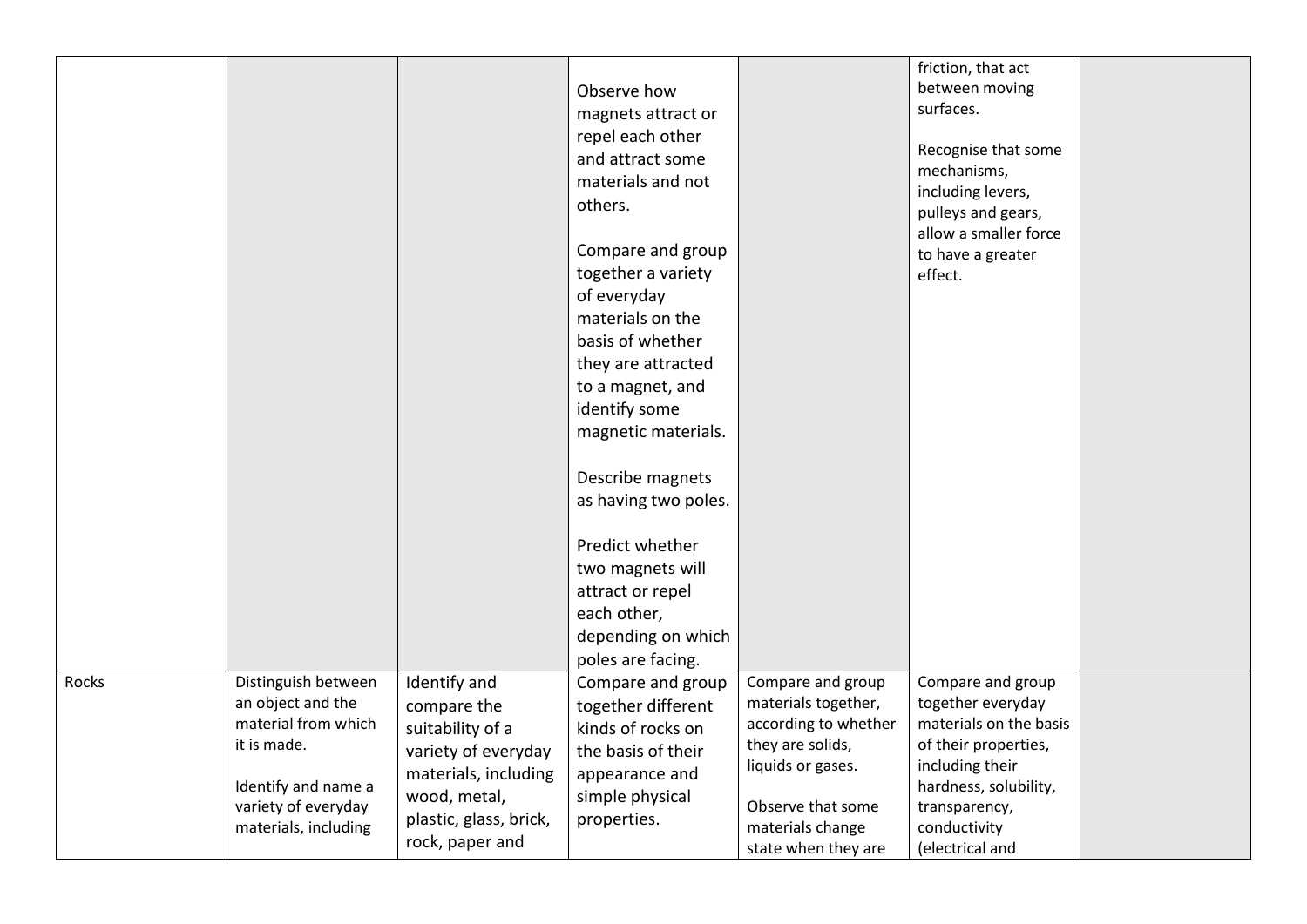| wood, plastic, glass,<br>water and rock.<br>Describe the simple<br>physical properties of<br>a variety of everyday<br>materials.<br>Compare and group<br>together a variety of<br>everyday materials on<br>the basis of their<br>physical properties. | cardboard for<br>particular uses.<br>Find out how the<br>shapes of solid<br>objects made from<br>some materials can<br>be changed by<br>squashing, bending,<br>twisting and<br>stretching. | Describe in simple<br>terms how fossils<br>are formed when<br>things that have<br>lived are trapped<br>within rock.<br>Recognise that soils<br>are made from rocks<br>and organic matter. | heated or cooled, and<br>measure or research<br>the temperature at<br>which this happens in<br>degrees Celsius (°C).<br>Identify the part<br>played by<br>evaporation and<br>condensation in the<br>water cycle and<br>associate the rate of<br>evaporation with<br>temperature. | thermal), and<br>response to magnets.<br>Understand that<br>some materials will<br>dissolve in liquid to<br>form a solution, and<br>describe how to<br>recover a substance<br>from a solution.<br>Use knowledge of<br>solids, liquids and<br>gases to decide how<br>mixtures might be<br>separated, including<br>through filtering,<br>sieving and<br>evaporating.<br>Give reasons, based<br>on evidence from<br>comparative and fair<br>tests, for the<br>particular uses of<br>everyday materials,<br>including metals,<br>wood and plastic.<br>Demonstrate that<br>dissolving, mixing and<br>changes of state are<br>reversible changes.<br>Explain that some<br>changes result in the<br>formation of new<br>materials, and that |  |
|-------------------------------------------------------------------------------------------------------------------------------------------------------------------------------------------------------------------------------------------------------|--------------------------------------------------------------------------------------------------------------------------------------------------------------------------------------------|-------------------------------------------------------------------------------------------------------------------------------------------------------------------------------------------|----------------------------------------------------------------------------------------------------------------------------------------------------------------------------------------------------------------------------------------------------------------------------------|--------------------------------------------------------------------------------------------------------------------------------------------------------------------------------------------------------------------------------------------------------------------------------------------------------------------------------------------------------------------------------------------------------------------------------------------------------------------------------------------------------------------------------------------------------------------------------------------------------------------------------------------------------------------------------------------------------------------------------------|--|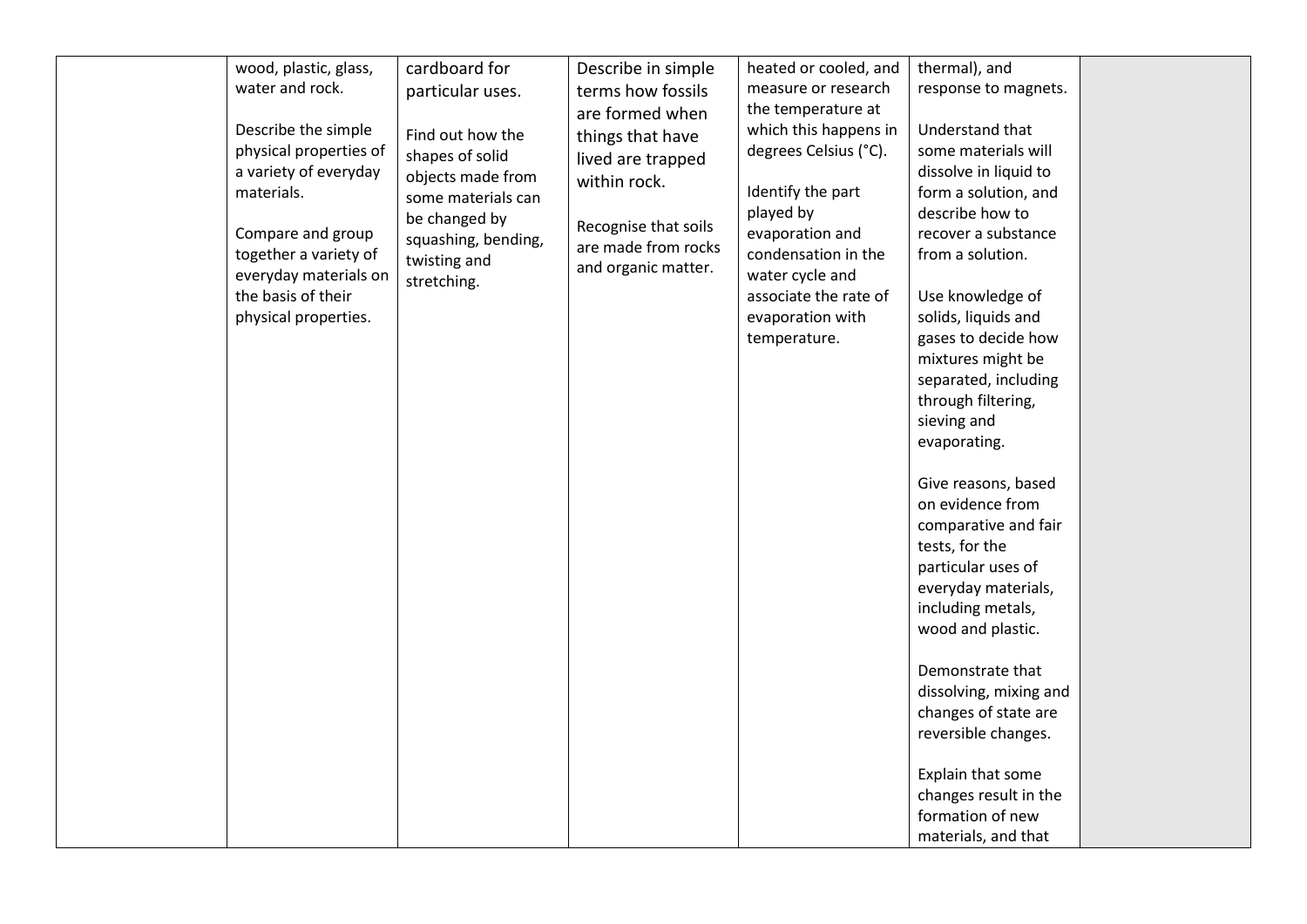|                 |  |  | this kind of change is  |                     |
|-----------------|--|--|-------------------------|---------------------|
|                 |  |  | not usually reversible, |                     |
|                 |  |  | including changes       |                     |
|                 |  |  | associated with         |                     |
|                 |  |  | burning and the         |                     |
|                 |  |  | action of acid on       |                     |
|                 |  |  | bicarbonate of soda.    |                     |
| Earth and space |  |  | Describe the            |                     |
|                 |  |  | movement of the         |                     |
|                 |  |  | Earth, and other        |                     |
|                 |  |  | planets, relative to    |                     |
|                 |  |  | the Sun in the solar    |                     |
|                 |  |  | system.                 |                     |
|                 |  |  |                         |                     |
|                 |  |  | Describe the            |                     |
|                 |  |  | movement of the         |                     |
|                 |  |  | Moon relative to the    |                     |
|                 |  |  | Earth.                  |                     |
|                 |  |  |                         |                     |
|                 |  |  | Describe the Sun,       |                     |
|                 |  |  | Earth and Moon as       |                     |
|                 |  |  | approximately           |                     |
|                 |  |  | spherical bodies        |                     |
|                 |  |  |                         |                     |
|                 |  |  | Use the idea of the     |                     |
|                 |  |  | Earth's rotation to     |                     |
|                 |  |  | explain day and night   |                     |
|                 |  |  | and the apparent        |                     |
|                 |  |  | movement of the Sun     |                     |
|                 |  |  | across the sky.         |                     |
| Evolution and   |  |  |                         | Recognise that      |
| inheritance     |  |  |                         | living things have  |
|                 |  |  |                         | changed over time   |
|                 |  |  |                         | and that fossils    |
|                 |  |  |                         |                     |
|                 |  |  |                         | provide information |
|                 |  |  |                         | about living things |
|                 |  |  |                         | that inhabited the  |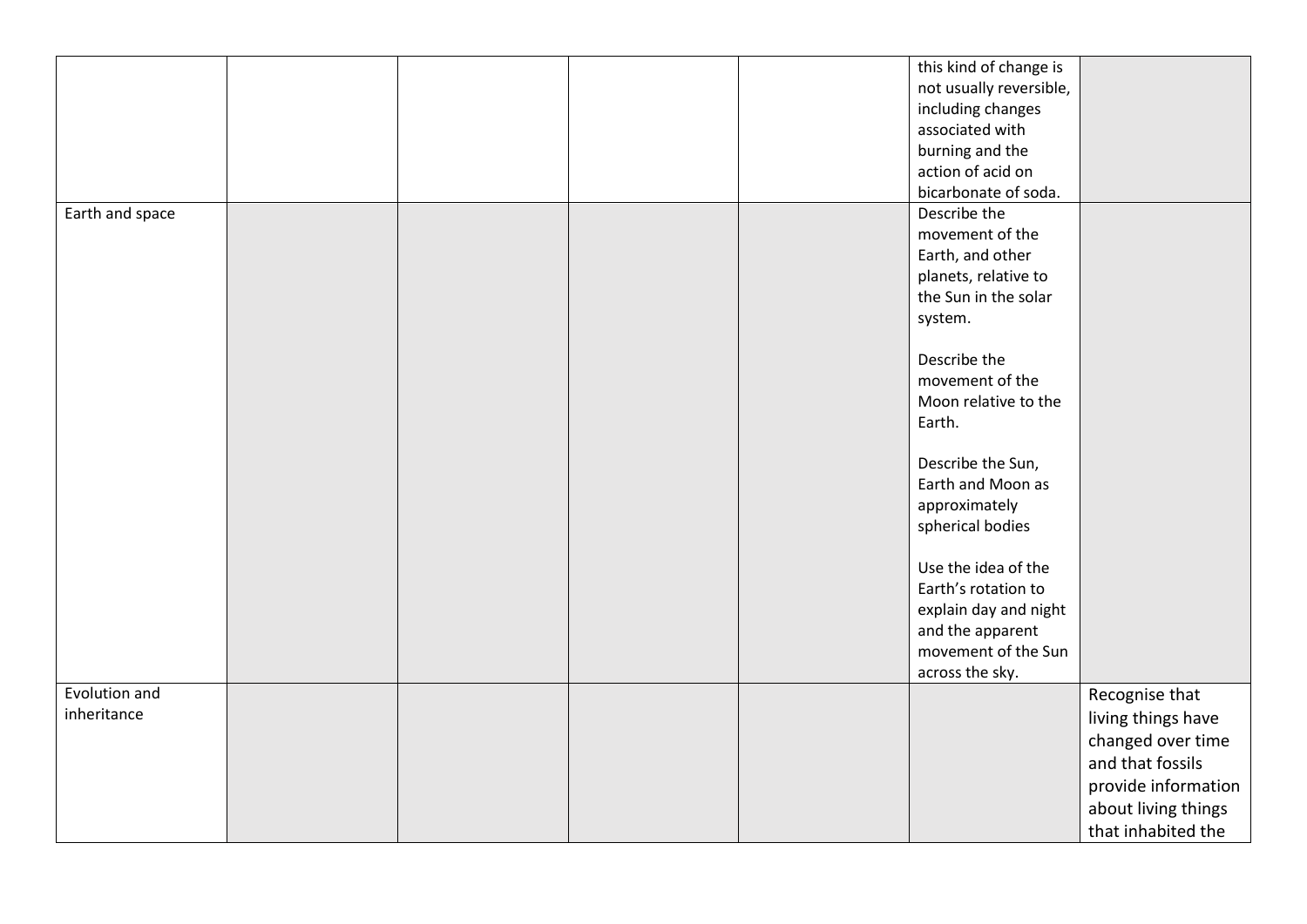|                  |                      |  |  | Earth millions of      |
|------------------|----------------------|--|--|------------------------|
|                  |                      |  |  | years ago.             |
|                  |                      |  |  |                        |
|                  |                      |  |  | Recognise that living  |
|                  |                      |  |  | things produce         |
|                  |                      |  |  | offspring of the same  |
|                  |                      |  |  | kind, but normally     |
|                  |                      |  |  | offspring vary and are |
|                  |                      |  |  | not identical to their |
|                  |                      |  |  | parents                |
|                  |                      |  |  |                        |
|                  |                      |  |  | Identify how animals   |
|                  |                      |  |  | and plants are         |
|                  |                      |  |  | adapted to suit their  |
|                  |                      |  |  | environment in         |
|                  |                      |  |  | different ways and     |
|                  |                      |  |  | that adaptation may    |
|                  |                      |  |  | lead to evolution.     |
| Seasonal changes | Observe changes      |  |  |                        |
|                  | across the four      |  |  |                        |
|                  | seasons.             |  |  |                        |
|                  |                      |  |  |                        |
|                  | Observe and describe |  |  |                        |
|                  | weather associated   |  |  |                        |
|                  | with the seasons and |  |  |                        |
|                  | how day length       |  |  |                        |
|                  | varies.              |  |  |                        |

## Working scientifically

|                                       | Key Stage 1                                  | Lower Key Stage 2                                                                           | Upper Key Stage 2                                                                              |
|---------------------------------------|----------------------------------------------|---------------------------------------------------------------------------------------------|------------------------------------------------------------------------------------------------|
| Questioning and<br>enquiring planning | Ask questions about the world around us.     | Ask relevant questions and using different<br>types of scientific enquiries to answer them. | Plan different types of scientific enquiries to<br>answer questions, including recognising and |
|                                       | Recognise that they can be answered in       |                                                                                             | controlling variables where necessary.                                                         |
|                                       | different ways (different types of enquiry   | Set up simple practical enquiries, comparative                                              |                                                                                                |
|                                       | including - observing changes over time,     | and fair tests.                                                                             | Select the most appropriate ways to answer                                                     |
|                                       | noticing patterns, grouping and classifying, |                                                                                             | science questions using different types of                                                     |
|                                       |                                              |                                                                                             | scientific enquiry (including observing changes                                                |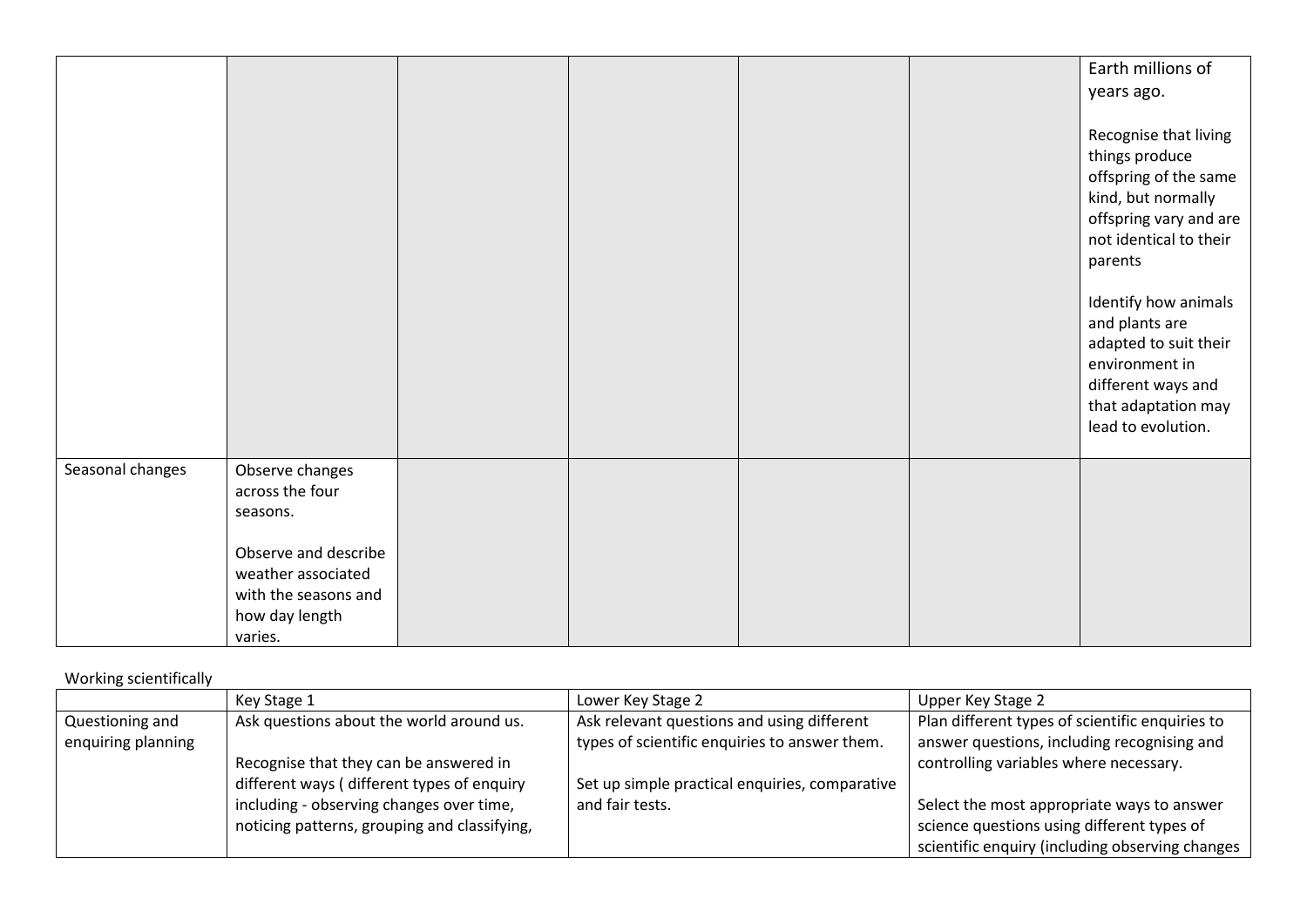|                 | carrying out simple comparative tests, finding | Make some decisions about which types of       | over different periods of time, noticing              |
|-----------------|------------------------------------------------|------------------------------------------------|-------------------------------------------------------|
|                 | things out from secondary sources).            | enquiry will be the best way of answering      | patterns, grouping and classifying, carrying          |
|                 |                                                | questions (including observing changes over    | out comparative and fair tests and finding            |
|                 |                                                | time, noticing patterns, grouping and          | things out using a wide range of secondary            |
|                 |                                                | classifying, carrying out simple comparative   | sources of information.)                              |
|                 |                                                | and fair tests, finding things out using       |                                                       |
|                 |                                                | secondary sources.)                            |                                                       |
| Observing and   | Observe closely, using simple equipment.       | Make systematic and careful observations       | Take measurements, using a range of scientific        |
| measuring       |                                                | and, where appropriate, take accurate          | equipment, with increasing accuracy and               |
|                 | Use observations and ideas to suggest          | measurements using standard units, using a     | precision, taking repeat readings where               |
| Pattern seeking | answers to questions.                          | range of equipment, including thermometers     | appropriate.                                          |
|                 |                                                | and data loggers.                              |                                                       |
|                 | Observe changes over time and, with            |                                                | Identify patterns that might be found in the          |
|                 | guidance, begin to notice patterns and         | Help to make decisions about what              | natural environment.                                  |
|                 | relationships.                                 | observations to make, how long to make them    |                                                       |
|                 |                                                | for and the type of simple equipment that      | Make their own decisions about what                   |
|                 | To know how to use simple equipment safely.    | might be used.                                 | observations to make, what measurements to            |
|                 | Use simple measurements and equipment          | Learn to use new equipment appropriately (eg   | use and how long to make them for and                 |
|                 | with increasing independence (eg hand lenses   | data loggers).                                 | whether to repeat them.                               |
|                 | and egg timers)                                |                                                |                                                       |
|                 |                                                | Can choose from a selection of equipment.      | Choose the most appropriate equipment and             |
|                 | Begin to progress from non-standard units,     |                                                | explain how to use it accurately.                     |
|                 | reading mm, cm, m, ml, l, °C                   | Can observe and measure accurately using       |                                                       |
|                 |                                                | standard units including time in minutes and   | Can interpret data and find patterns.                 |
|                 |                                                | seconds.                                       |                                                       |
|                 |                                                |                                                | Accurate and precise measurements - N, g, kg,         |
|                 |                                                |                                                | mm, cm, mins, seconds, cm <sup>2</sup> V, km/h, m per |
|                 |                                                |                                                | sec, m/ sec Graphs - pie, line, bar (Year 6)          |
| Investigating   | Perform simple tests.                          | Set up simple practical enquiries, comparative | Use test results to make predictions to set up        |
|                 |                                                | and fair tests.                                | further comparative and fair tests.                   |
|                 | Discuss ideas about how to find things out.    |                                                |                                                       |
|                 |                                                | Recognise when a simple fair test is necessary | Recognise when and how to set up                      |
|                 | Explain what happened in investigations.       | and help to decide how to set it up.           | comparative and fair tests and explain which          |
|                 |                                                |                                                | variables need to be controlled and why.              |
|                 |                                                | Can think of more than one variable factor.    |                                                       |
|                 |                                                |                                                | Suggest improvements to methods and give              |
|                 |                                                |                                                | reasons.                                              |
|                 |                                                |                                                |                                                       |
|                 |                                                |                                                |                                                       |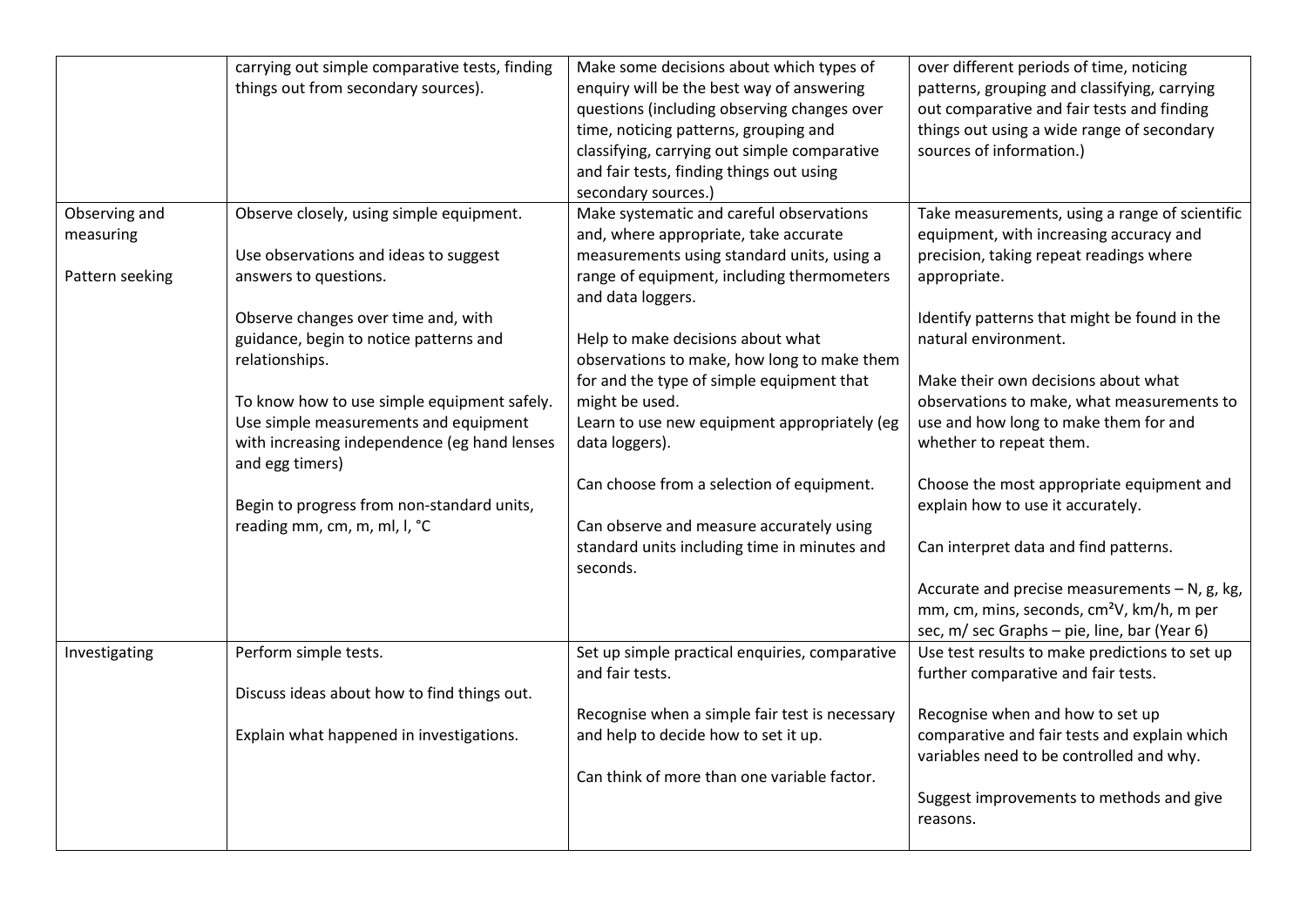|                                          |                                                        |                                                                                            | Decide when it is appropriate to do a fair test.  |
|------------------------------------------|--------------------------------------------------------|--------------------------------------------------------------------------------------------|---------------------------------------------------|
| Recording and                            | Gather and record data to help in answering            | Gather, record, classify and present data in a                                             | Record data and results of increasing             |
| reporting findings                       | questions.                                             | variety of ways to help in answering                                                       | complexity using scientific diagrams and          |
|                                          |                                                        | questions.                                                                                 | labels, classification keys, tables and bar and   |
|                                          | Record simple data.                                    |                                                                                            | line graphs.                                      |
|                                          |                                                        | Record findings using simple scientific                                                    |                                                   |
|                                          | Record and communicate findings in a range<br>of ways. | language, drawings, labelled diagrams, keys,<br>bar charts and tables.                     | Report and present findings from enquiries.       |
|                                          |                                                        |                                                                                            | Decide how to record data from a choice of        |
|                                          | Show results in a table that has been<br>provided.     | Report on findings from enquiries, including<br>oral and written explanations, displays or | familiar approaches.                              |
|                                          |                                                        | presentations of results and conclusions.                                                  | Can choose how best to present data.              |
|                                          |                                                        |                                                                                            |                                                   |
|                                          |                                                        | Use notes, simple tables and standard units                                                |                                                   |
|                                          |                                                        | and help to decide how to record and analyse                                               |                                                   |
|                                          |                                                        | data.                                                                                      |                                                   |
|                                          |                                                        | Can record results in tables and bar charts.                                               |                                                   |
|                                          | Identify and classify.                                 | Identify differences, similarities or changes                                              | Use and develop keys and other information        |
| Identifying, grouping<br>and classifying |                                                        | related to simple scientific ideas and                                                     | records to identify, classify and describe living |
|                                          | Observe and identify, compare and describe.            | processes.                                                                                 | things and materials.                             |
|                                          |                                                        |                                                                                            |                                                   |
|                                          | Use simple features to compare objects,                | Talk about criteria for grouping, sorting and                                              |                                                   |
|                                          | materials and living things and, with help,            | classifying and use simple keys.                                                           |                                                   |
|                                          | decide how to sort and group them.                     |                                                                                            |                                                   |
|                                          |                                                        | Compare and group according to behaviour or                                                |                                                   |
|                                          |                                                        | properties, based on testing.                                                              |                                                   |
| Conclusions                              | Talk about what they have found out and how            | Using results to draw simple conclusions,                                                  | Reporting and presenting findings from            |
|                                          | they found it out.                                     | make predictions for new values, suggest                                                   | enquiries, including conclusions, causal          |
|                                          |                                                        | improvements and raise further questions.                                                  | relationships and explanations of and degree      |
|                                          | Explain what happened in investigations.               |                                                                                            | of trust in results, in oral and written forms    |
|                                          |                                                        | Use straightforward scientific evidence to                                                 | such as displays and other presentations.         |
|                                          | To say whether they are surprised at the               | answer questions or to support their findings.                                             |                                                   |
|                                          | results or not.                                        |                                                                                            | Identify scientific evidence that has been used   |
|                                          |                                                        | With help, look for changes, patterns,                                                     | to support or refute ideas or arguments.          |
|                                          | To say what they would change about the                | similarities and differences in their data in                                              |                                                   |
|                                          | investigation.                                         | order to draw simple conclusions and answer                                                | Draw conclusions based on their data and          |
|                                          |                                                        | questions.                                                                                 | observations, use evidence to justify their       |